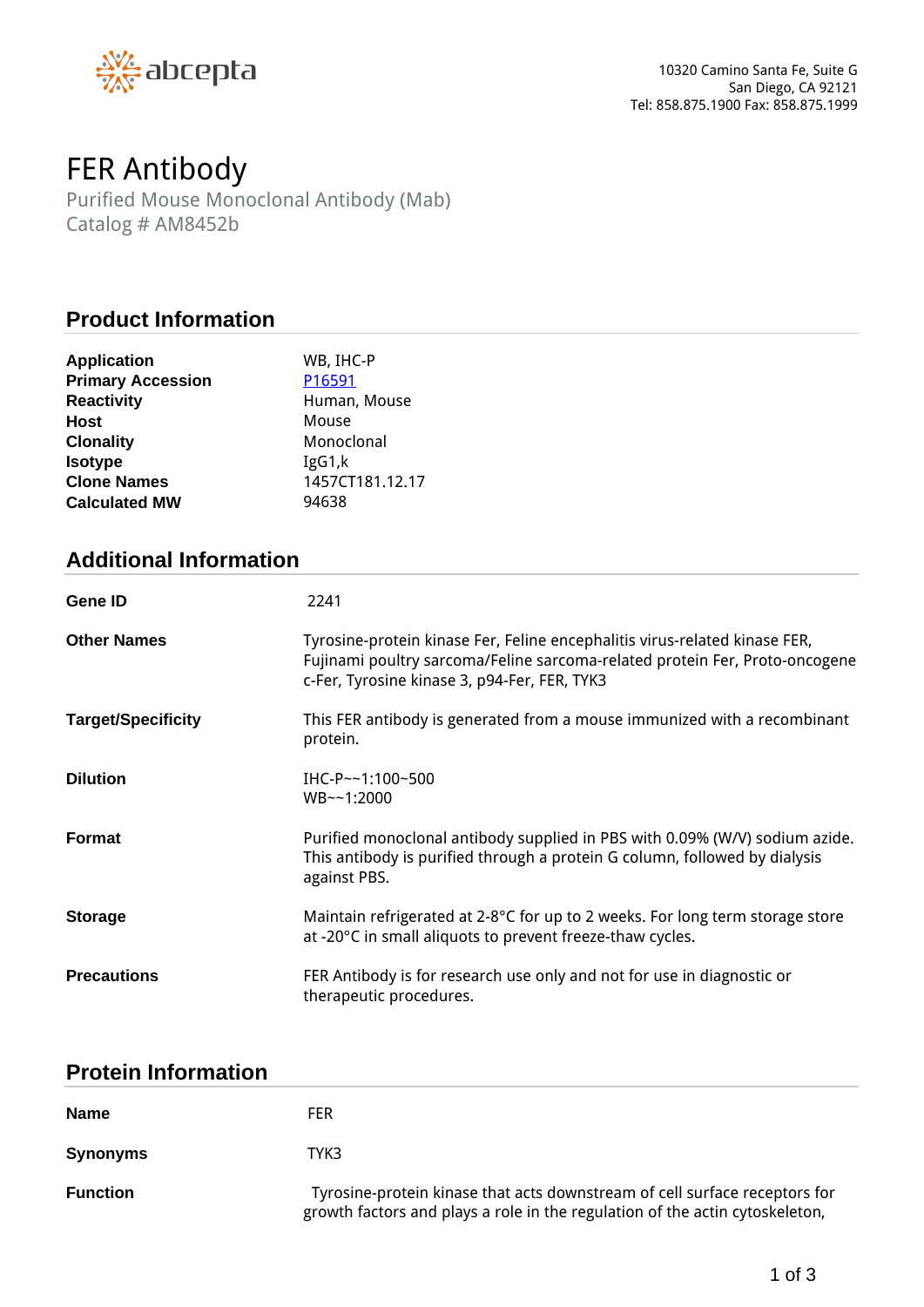|                          | microtubule assembly, lamellipodia formation, cell adhesion, cell migration<br>and chemotaxis. Acts downstream of EGFR, KIT, PDGFRA and PDGFRB. Acts<br>downstream of EGFR to promote activation of NF- kappa-B and cell<br>proliferation. May play a role in the regulation of the mitotic cell cycle. Plays a<br>role in the insulin receptor signaling pathway and in activation of<br>phosphatidylinositol 3-kinase. Acts downstream of the activated FCER1<br>receptor and plays a role in FCER1 (high affinity immunoglobulin epsilon<br>receptor)-mediated signaling in mast cells. Plays a role in the regulation of<br>mast cell degranulation. Plays a role in leukocyte recruitment and diapedesis<br>in response to bacterial lipopolysaccharide (LPS). Plays a role in synapse<br>organization, trafficking of synaptic vesicles, the generation of excitatory<br>postsynaptic currents and neuron-neuron synaptic transmission. Plays a role<br>in neuronal cell death after brain damage. Phosphorylates CTTN, CTNND1,<br>PTK2/FAK1, GAB1, PECAM1 and PTPN11. May phosphorylate JUP and PTPN1.<br>Can phosphorylate STAT3, but the biological relevance of this depends on cell<br>type and stimulus. |
|--------------------------|----------------------------------------------------------------------------------------------------------------------------------------------------------------------------------------------------------------------------------------------------------------------------------------------------------------------------------------------------------------------------------------------------------------------------------------------------------------------------------------------------------------------------------------------------------------------------------------------------------------------------------------------------------------------------------------------------------------------------------------------------------------------------------------------------------------------------------------------------------------------------------------------------------------------------------------------------------------------------------------------------------------------------------------------------------------------------------------------------------------------------------------------------------------------------------------------------------------------|
| <b>Cellular Location</b> | Cytoplasm. Cytoplasm, cytoskeleton. Cell membrane; Peripheral membrane<br>protein; Cytoplasmic side. Cell projection. Cell junction. Membrane;<br>Peripheral membrane protein; Cytoplasmic side. Nucleus. Cytoplasm, cell<br>cortex. Note=Associated with the chromatin. Detected on microtubules in<br>polarized and motile vascular endothelial cells. Colocalizes with F-actin at the<br>cell cortex. Colocalizes with PECAM1 and CTNND1 at nascent cell-cell contacts                                                                                                                                                                                                                                                                                                                                                                                                                                                                                                                                                                                                                                                                                                                                            |
| <b>Tissue Location</b>   | Isoform 1 is detected in normal colon and in fibroblasts (at protein level).<br>Isoform 3 is detected in normal testis, in colon carcinoma-derived metastases<br>in lung, liver and ovary, and in colon carcinoma and hepato carcinoma cell<br>lines (at protein level) Isoform 3 is not detected in normal colon or in normal<br>fibroblasts (at protein level). Widely expressed.                                                                                                                                                                                                                                                                                                                                                                                                                                                                                                                                                                                                                                                                                                                                                                                                                                  |

# **Background**

 *Tyrosine-protein kinase that acts downstream of cell surface receptors for growth factors and plays a role in the regulation of the actin cytoskeleton, microtubule assembly, lamellipodia formation, cell adhesion, cell migration and chemotaxis. Acts downstream of EGFR, KIT, PDGFRA and PDGFRB. Acts downstream of EGFR to promote activation of NF-kappa-B and cell proliferation. May play a role in the regulation of the mitotic cell cycle. Plays a role in the insulin receptor signaling pathway and in activation of phosphatidylinositol 3-kinase. Acts downstream of the activated FCER1 receptor and plays a role in FCER1 (high affinity immunoglobulin epsilon receptor)-mediated signaling in mast cells. Plays a role in the regulation of mast cell degranulation. Plays a role in leukocyte recruitment and diapedesis in response to bacterial lipopolysaccharide (LPS). Plays a role in synapse organization, trafficking of synaptic vesicles, the generation of excitatory postsynaptic currents and neuron-neuron synaptic transmission. Plays a role in neuronal cell death after brain damage. Phosphorylates CTTN, CTNND1, PTK2/FAK1, GAB1, PECAM1 and PTPN11. May phosphorylate JUP and PTPN1. Can phosphorylate STAT3, but the biological relevance of this depends on cell type and stimulus.*

# **References**

*Hao Q.-L.,et al.Mol. Cell. Biol. 9:1587-1593(1989). Makovski A.,et al.J. Biol. Chem. 287:6100-6112(2012). Ota T.,et al.Nat. Genet. 36:40-45(2004). Schmutz J.,et al.Nature 431:268-274(2004). Mural R.J.,et al.Submitted (SEP-2005) to the EMBL/GenBank/DDBJ databases.*

#### **Images**